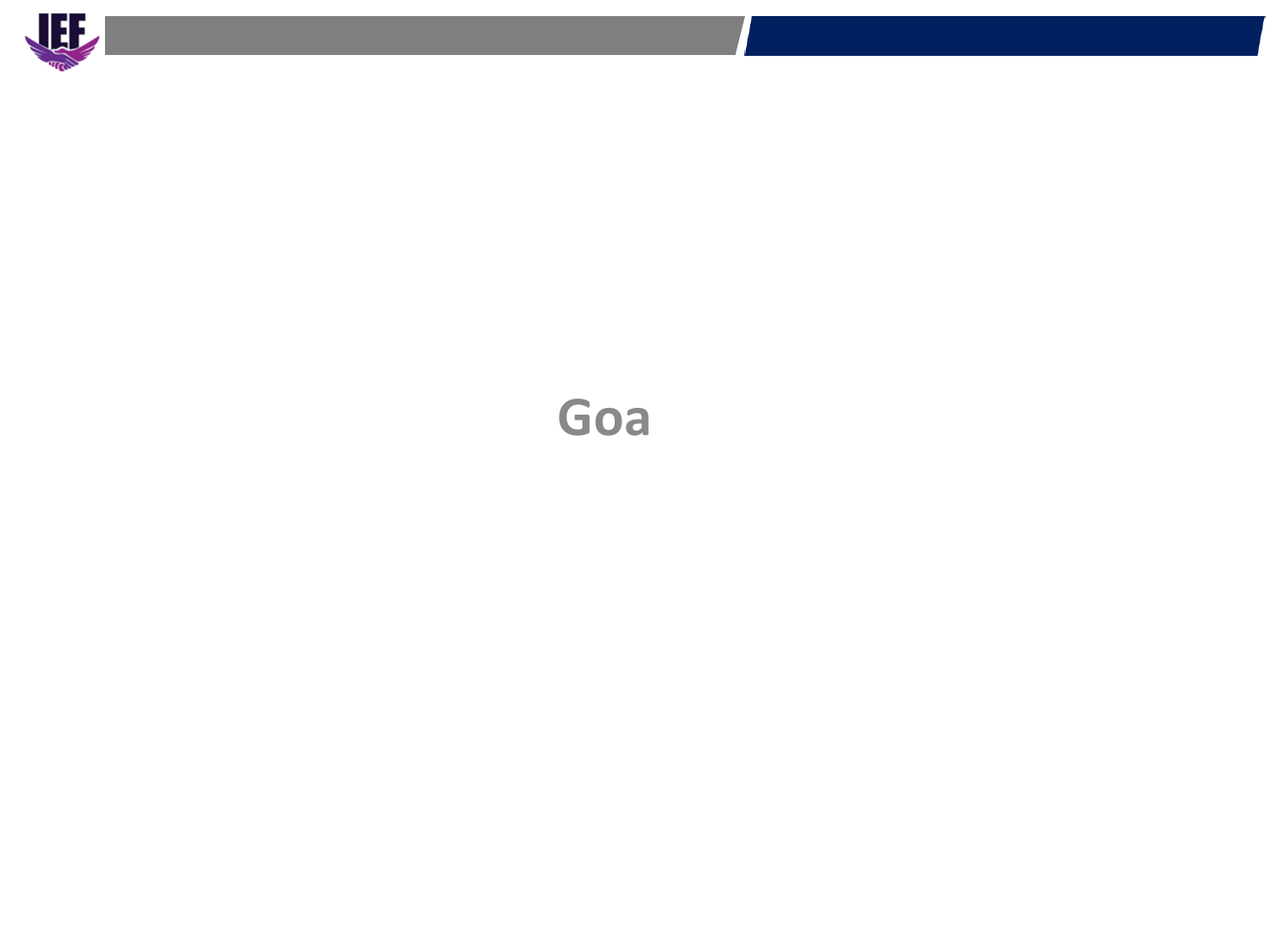

#### **Goa Startup Policy 2021**

The objective of the policy is to make Goa an aspirational geographical and human resource base for Start-ups. The objective is to invite the best entrepreneurial minds and build a robust start-up eco-system in the State. The policy contains various incentives for Start-ups and to avail the benefits of these incentives, the Government has proposed many schemes under the policy.



<https://www.startup.goa.gov.in/Notification/Goa-Startup-Policy-2021.pdf>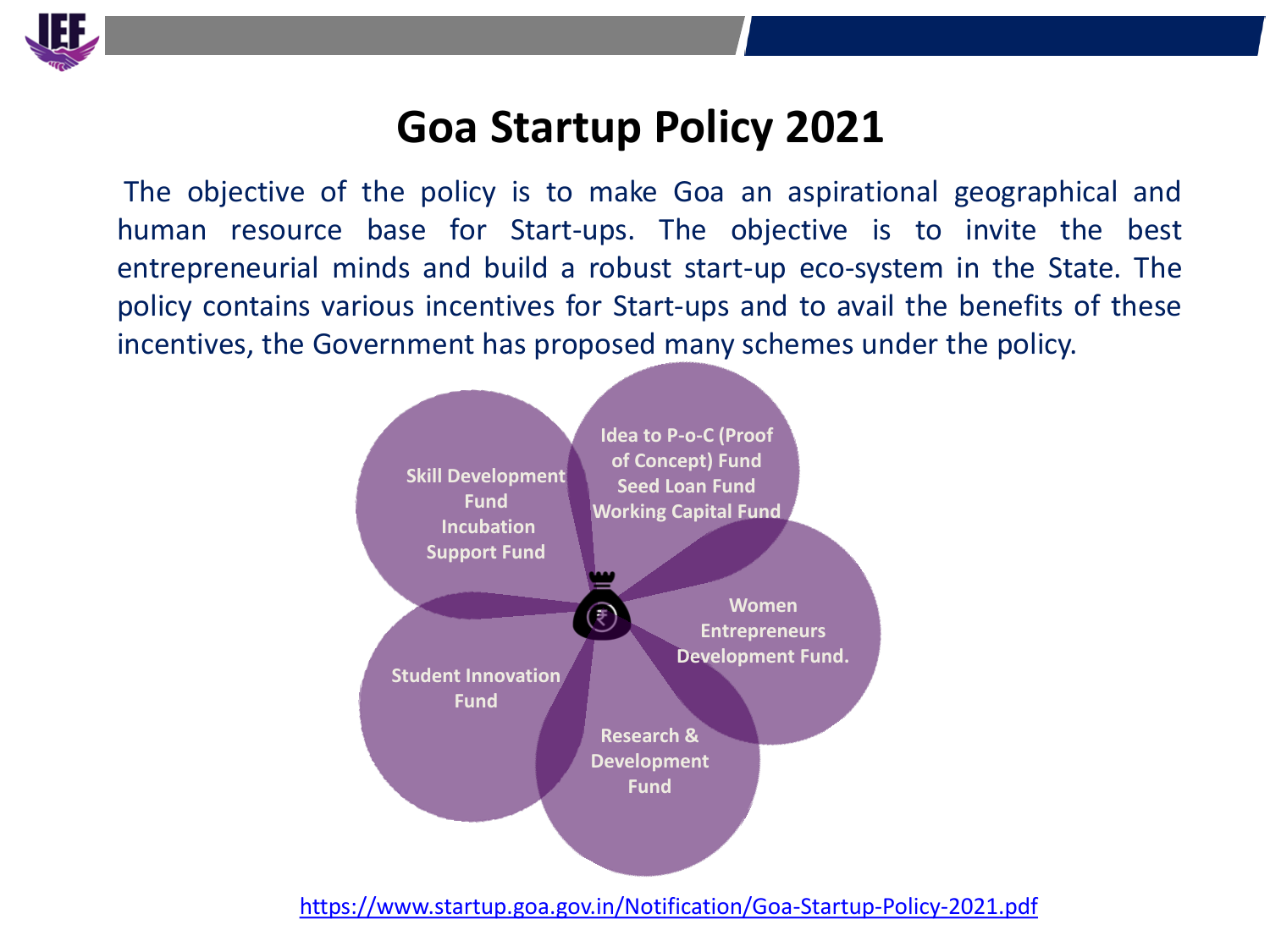

## **Goa IT Policy 2018**

The Goa IT policy 2018 focuses on infrastructure development, fiscal incentives, governance, and human resource development.



**Capital**  Infrastructure Development **Subsidy**



Fiscal Incentives





Special Incentives for Smaller Business Units **Ease Of Doing Business**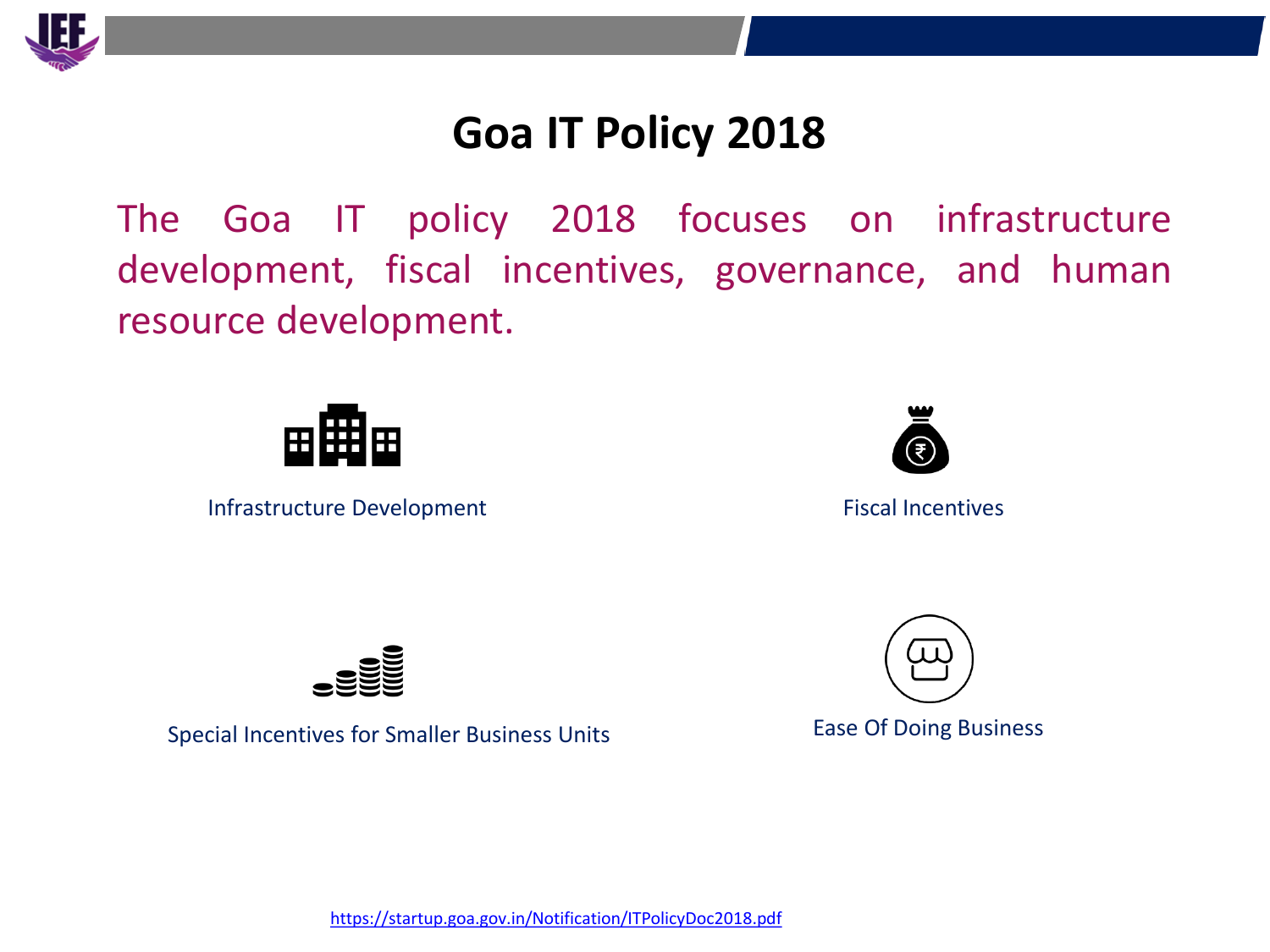

## **Goa Investment Policy 2014**

The Goa Investment Policy aims to create more jobs in the state by facilitating investments through all possible measures like infrastructural and institutional support.



**Capital**  Establishment of Investment **Subsidy** Promotion Board



R & D Services



Fiscal Incentives



Ease Of Doing Business Logistic Support

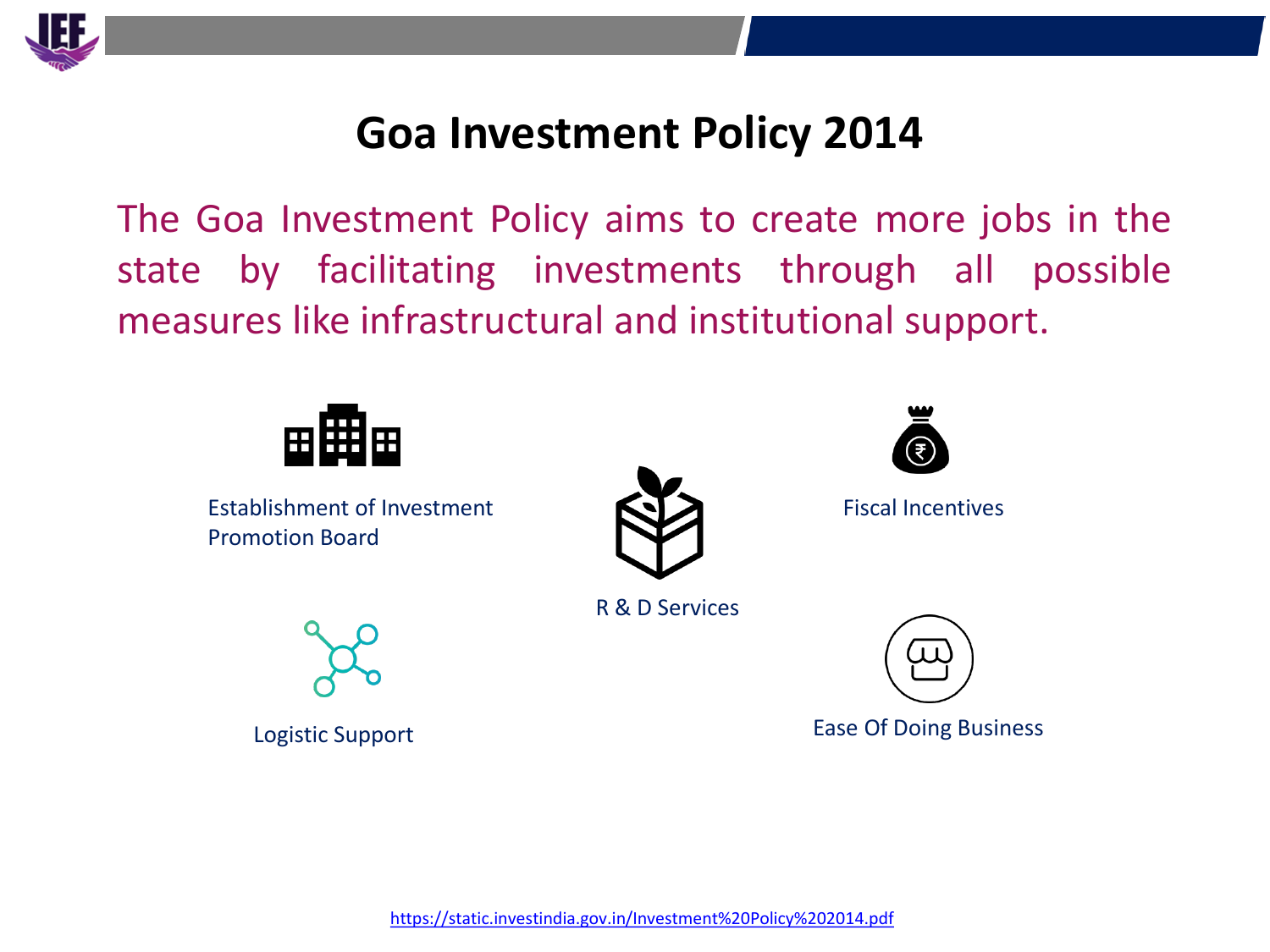

## **Self Employment Scheme**

Under this scheme the financial support will be advanced up to a maximum Rs. 10 lakh to any individual person belonging to Scheduled Tribes Community to undertake any self employment activities.

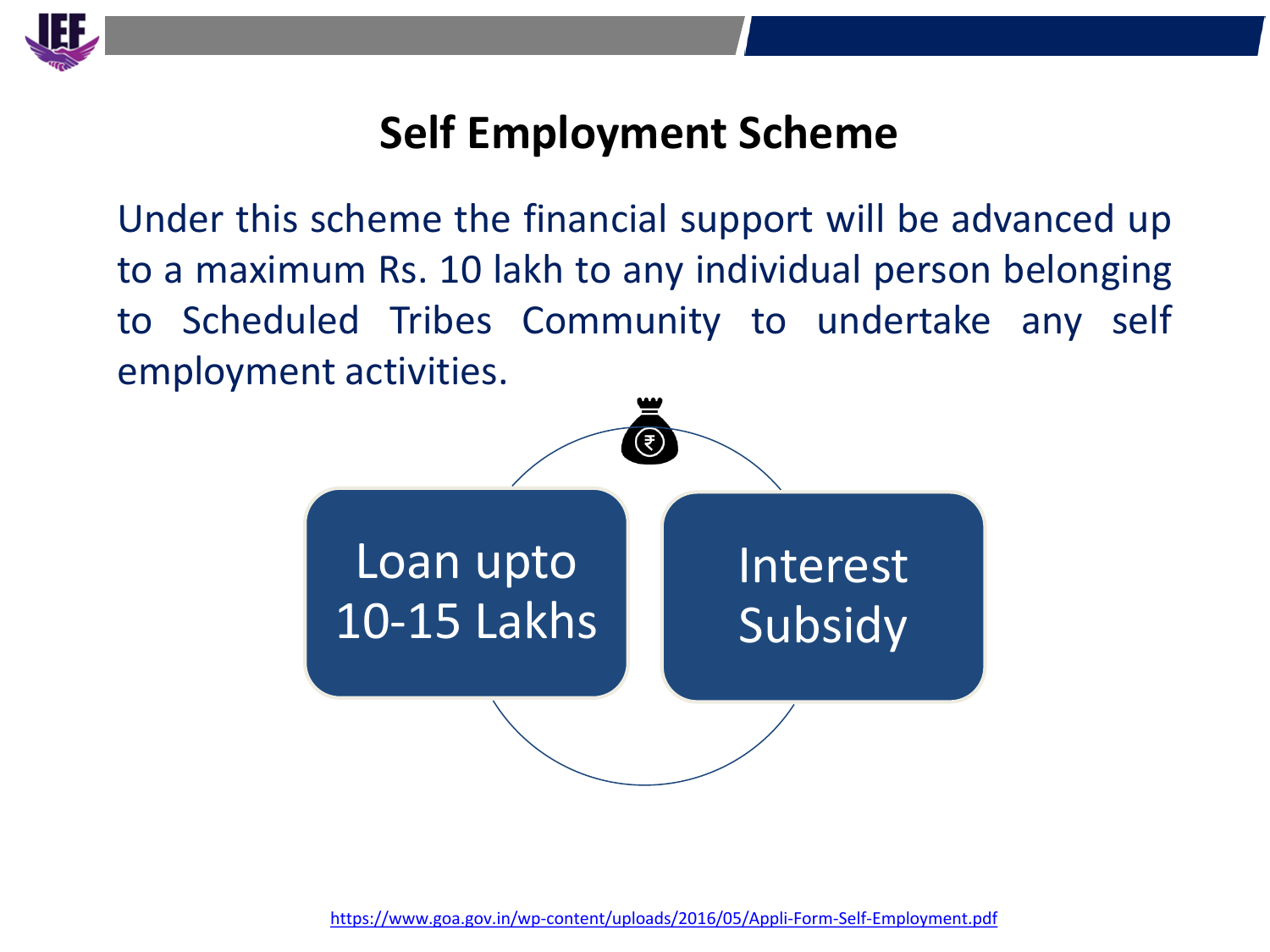

#### **Enabler Community**

Incubators, accelerators, co-working places and Investors are the part of an enabling community aside from the government, to build the startup ecosystem. Some of the well known among them in Goa are:



**Technology Business Incubator** 



**Coworking place**



**Atal Innovation Centre, Goa Institute of Management**



**Ignite Innovation Hub**